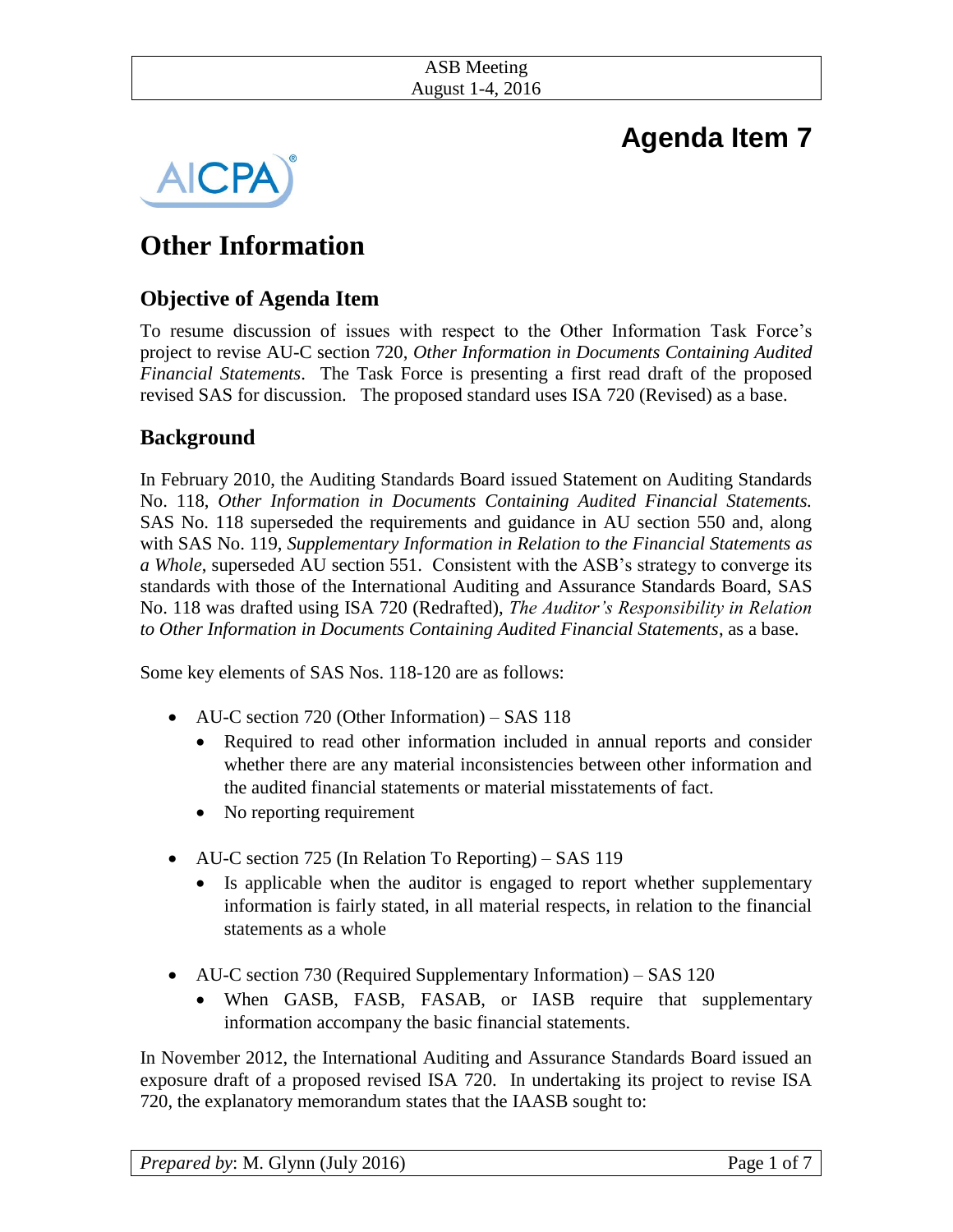- Extend the scope of the standard to include documents *accompanying* audited financial statements and the auditor's report thereon (emphasis added by ASB Task Force);
- Extend the auditor's responsibilities (i.e., the work effort) to include not only reading the other information for consistency with the audited financial statements but also reading and considering the other information for consistency with the auditor's understanding of the entity and the environment acquired during the course of the audit. Representatives of the IAASB CAG had, in particular, noted that doing so would be in the public interest; and
- Bring transparency of the auditor's work through new suggested auditor reporting responsibilities with respect to other information.

In extending auditor responsibilities, the IAASB explanatory memorandum stated that the Board gave consideration to the likely costs and benefits of alternative approaches. The IAASB stated that it believed that the proposed ISA would help:

- Improve audit quality by bringing greater consistency around the world regarding auditors' consideration of the diverse range of information that *accompanies* audited financial statements and comes within the scope of the proposed ISA (emphasis added by ASB Task Force);
- Increase the value of the audit, without changing its scope, in a cost beneficial manner, through enhancing the auditor's responsibility with respect to the other information; and
- Narrow the expectations gap through requiring auditors to articulate in their reports their responsibilities under the proposed ISA, and the outcome of their work relative to the other information.

Due to the nature of the comments received on the November 2012 exposure draft, in April 2014, the IAASB issued a revised exposure draft of a proposed revised ISA 720.

The IAASB finalized and approved the proposed revised ISA 720 for submission to the Public Interest Oversight Board at its meeting in December 2014 and issued the final standard in April 2015.

A Task Force was formed to consider ISA 720 (Revised), *The Auditor's Responsibilities Related to Other Information* and whether revisions should be made to AU-C section 720, *Other Information in Documents Containing Audited Financial Statements* in order to converge U.S. GAAS with ISA 720 (Revised). That Task Force consisted of:

Elizabeth S. Gantnier –Task Force Chair – ASB member Gerry Boaz – ASB member David Johnson – TIC member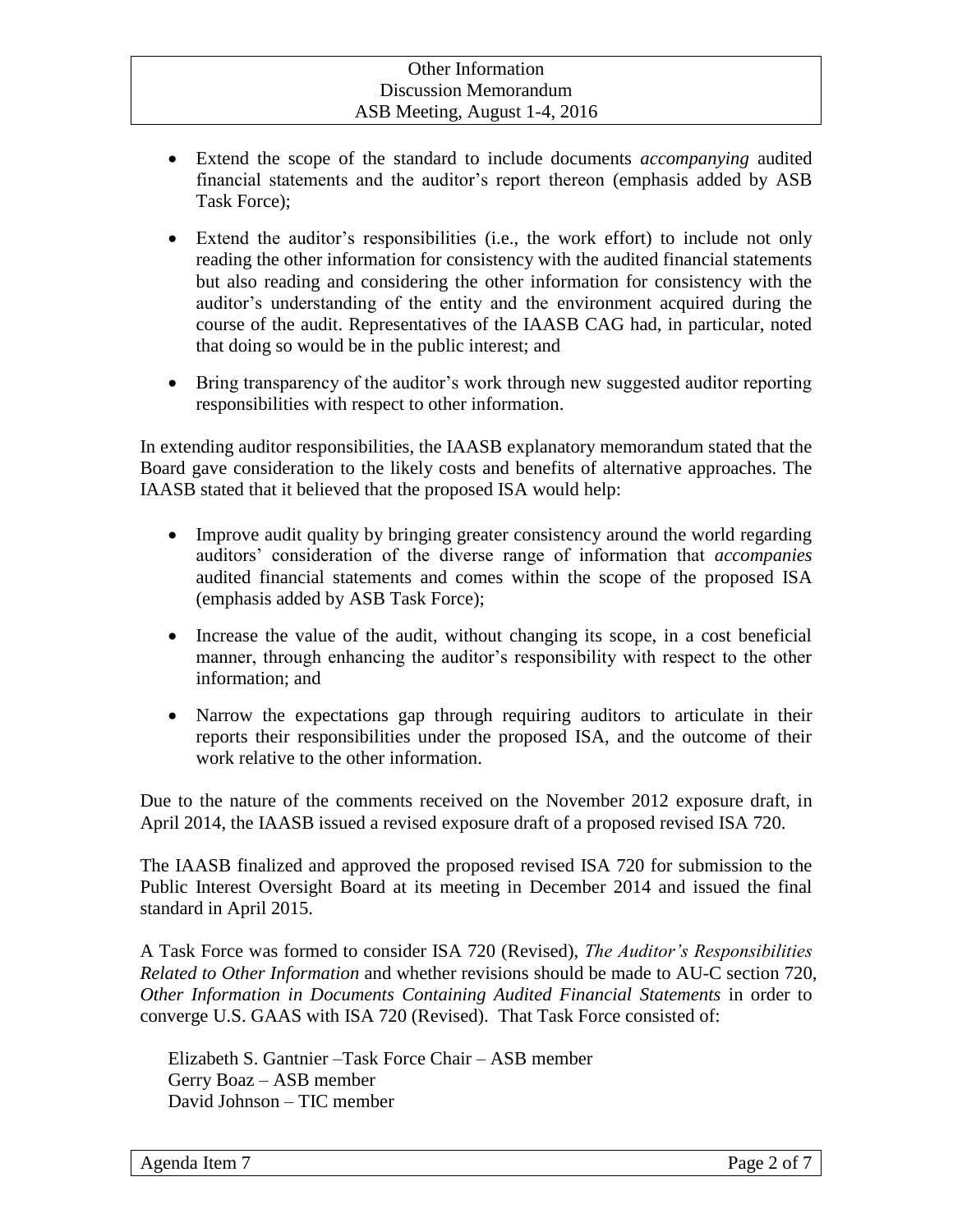Jeffrey Markert – Member of the State and Local Government Expert Panel and former Chair of the Task Force that worked on SAS nos. 118-120 Chris Smith – ASB member (since rolled off)

Mike Glynn was appointed as the AICPA Audit and Attest Standards Team liaison to the Task Force.

The Task Force presented a first read draft of a proposed revised AU-C section 720 to the ASB at its meeting in May 2015. The proposed revised SAS used ISA 720 (Revised) as a base and represented the Task Force's efforts to harmonize AU-C section 720, with ISA 720 (Revised) while minimizing differences with the proposed PCAOB standard dealing with Other Information. At the meeting, the ASB directed the Task Force to redraft the proposed revised SAS and instead of using ISA 720 (Revised) as a base, to use extant AU-C 720 as a base and:

- Define the term *annual report* so that practitioners are clear as to what documents are in the scope of the standard
- Retain work effort/performance requirements from extant AU-C section 720
- Retain reporting requirements from extant AU-C section 720 (that is, while the auditor is not precluded from reporting, there is no reporting requirement)

While the Task Force recognized that the ASB directed it to retain the reporting requirements from extant AU-C section 720, the Task Force determined that the omission of reporting requirements was a significant "minus" from both ISA 720 (Revised) and the proposed PCAOB standard. The Task Force prepared and included a revised draft standard in the ASB agenda materials for the July 2015 meeting. However, the discussion was deferred and subsequently, the ASB determined that the proposed standard should not be presented again to the Board until after the PCAOB finalizes its standard.

In July 2016, it was determined that the Task Force should present its draft standard to the Board – but that the standard should be presented using ISA 720 (Revised) as a base.

The following represents issues that the Task Force is requesting ASB input or concurrence.

## **Issues for Discussion with the ASB**

Definition of *annual report* and clarification of the documents in the scope of the SAS Extant AU-C section 720 is often misapplied by practitioners as they do not understand what documents they are required to consider. While the title of AU-C section 720 is *Other Information in Documents Containing Audited Financial Statements*, paragraph .02 of AU-C section 720 states *documents containing audited financial statements* refers to annual reports (or similar documents) that are issued to owners (or similar stakeholders)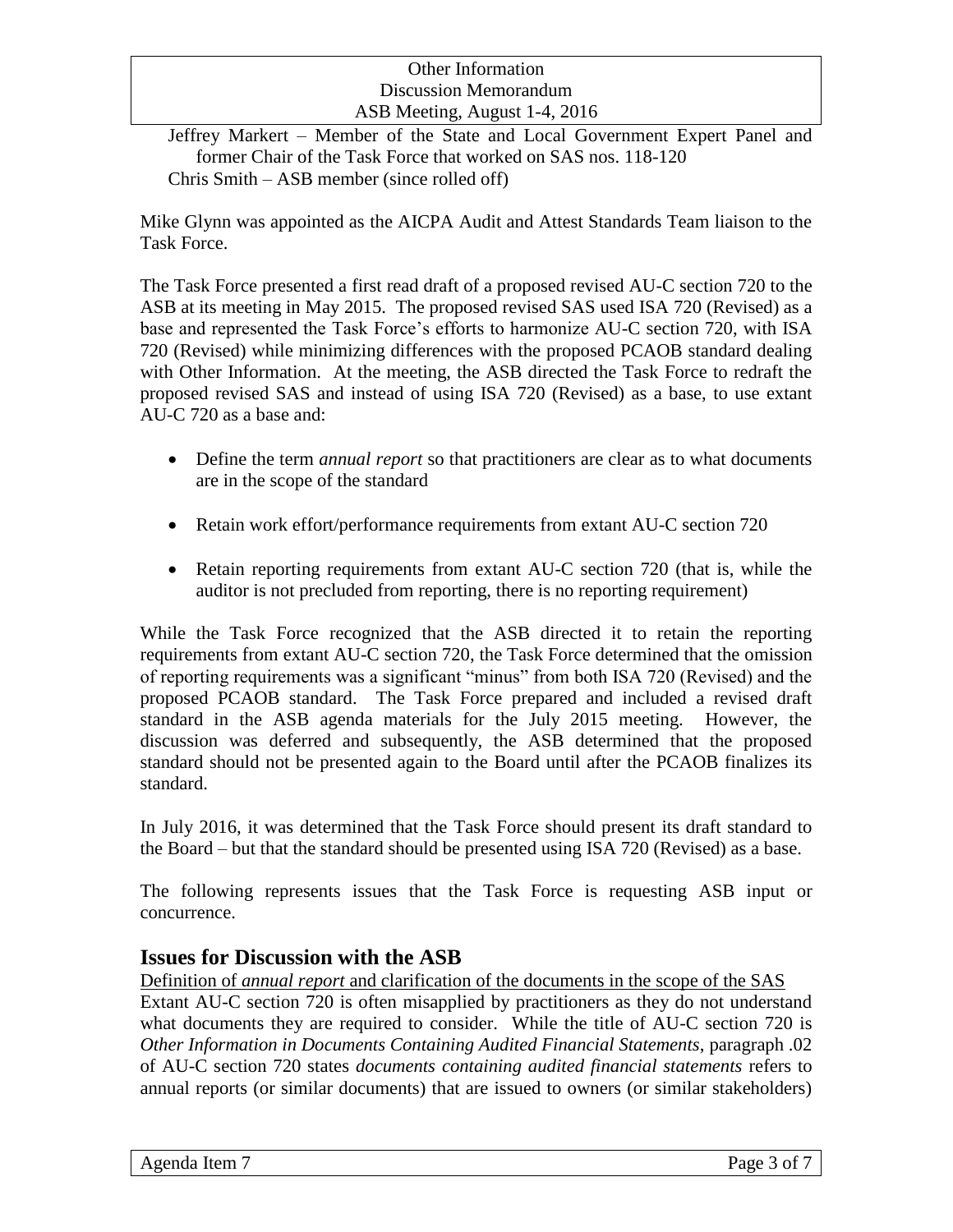and annual reports of governments and organizations for charitable or philanthropic purposes that are available to the public that contain audited financial statements and the auditor's report thereon.

To clarify that AU-C section 720 is required to be applied only to annual reports, the Task Force proposes to revise the title of the section to read *The Auditor's Responsibilities Regarding Other Information in Annual Reports Containing Audited Financial Statements and the Related Auditor's Report.* This is consistent with the proposed title of the proposed revised PCAOB standard which reads *The Auditor's Responsibilities Regarding Other Information in Certain Documents Containing Audited Financial Statements and the Related Auditor's Report.* The Task Force determined to use the term "Annual Reports" as opposed to "Certain Documents" to be as clear as possible.

Then, the Task Force included the following definition of *annual report* in paragraph 11 of the proposed revised AU-C section 720:

**Annual report.** A document prepared typically on an annual basis by management or those charged with governance, the purpose of which is to provide owners (or similar stakeholders) with information on the entity's operations and the entity's financial results and financial position as set out in the financial statements. An annual report contains or incorporates by reference the financial statements and the auditor's report thereon. Annual reports include annual reports of governments and organizations for charitable or philanthropic purposes that are available to the public. (Ref: Para. A5– A6)

The Task Force also determined to include the following application guidance from ISA 720 (Revised):

A5. An annual report is typically prepared on an annual basis. However, when the financial statements being audited are prepared for a period less than or more than a year, an annual report may also be prepared that covers the same period as the financial statements.

A6. An annual report may be made available to users in printed form, or electronically, including on the entity's website. A document may meet the definition of an annual report, irrespective of the manner in which it is made available to users.

While the definition of *annual report* is primarily from ISA 720 (Revised), there are a few differences of note:

- 1) The SAS definition excludes "combination of documents" as the annual report is intended to be one document.
- 2) For clarity, the SAS excludes the phrase "in accordance with law, regulation or custom" as such phase is not deemed necessary for American auditors.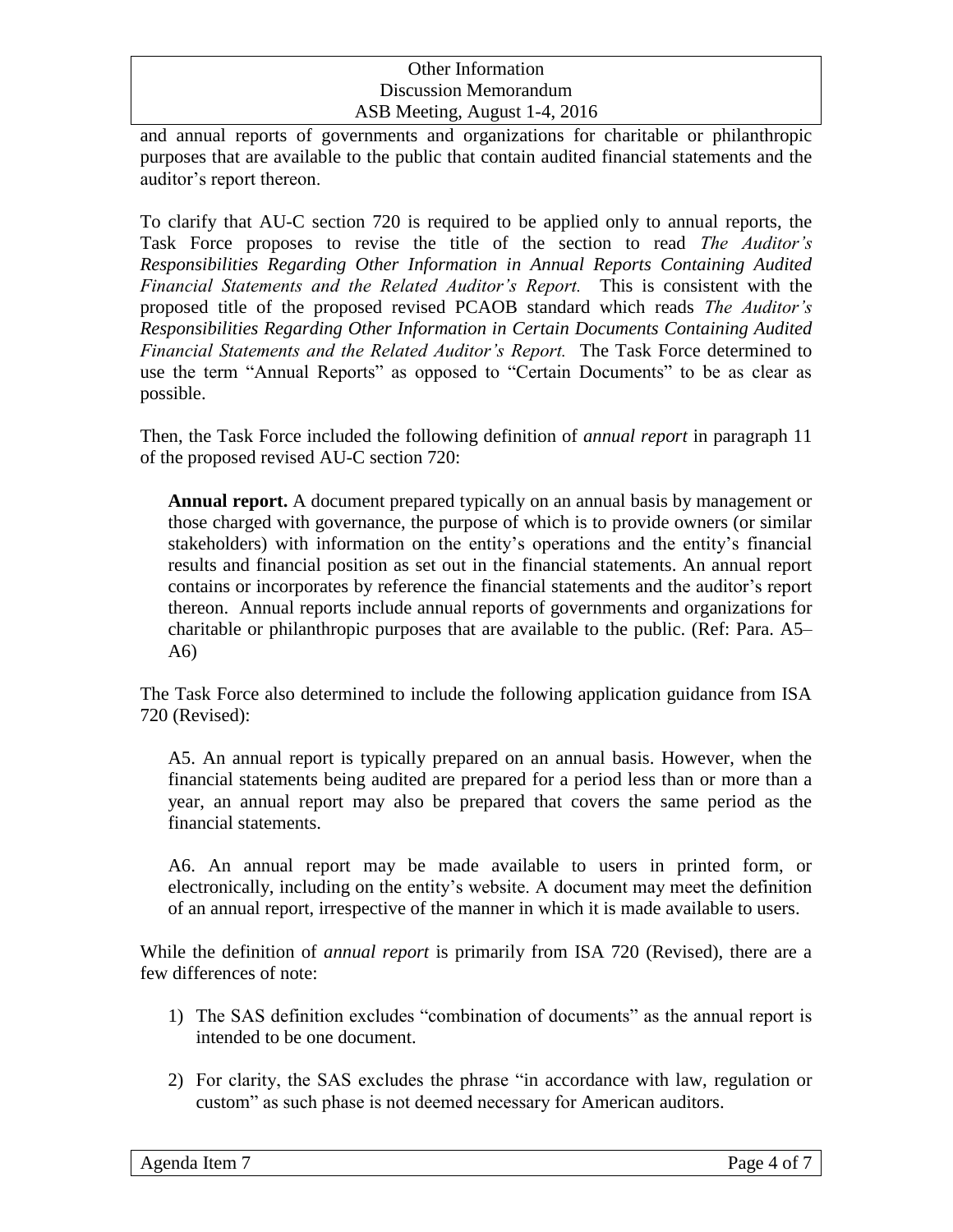- 3) "Contains or incorporates by reference" wording added to the SAS definition to make clear that to be considered an annual report (and therefore within the scope of the standard), the document must contain or incorporate by reference the audited financial statements and the auditor's report thereon.
- 4) The SAS includes the concept of annual reports of governments and charitable organizations from extant AU-C section 720.
- 5) The SAS definition excludes documents accompanying the audited financial statements and the auditor's report thereon but instead, in harmony with the proposed PCAOB AS, includes documents "incorporated by reference".

Pursuant to paragraph .01 of the proposed revised AU-C section 720, the section applies to both financial and non-financial information included in the annual report but does not apply when the requirements of AU-C sections 725, *Supplementary Information in Relation to the Financial Statements as a Whole* or 730, *Required Supplementary Information* applies.

#### **Action Requested of the ASB**

The Task Force requests that the ASB consider whether (1) the proposed title of the revised AU-C section 720 appropriately clarifies the scope of the standard; (2) whether the definition of *annual report* is clear and appropriate – including the exclusion of "combination of documents" wording from ISA 720 (Revised); and (3) whether, consistent with the proposed PCAOB standard, documents "incorporated by reference" in the annual report should be included in the scope of the proposed revised AU-C section 720 or if the standard should apply only to those documents *contained within* the annual report.

A key component of ISA 720 (Revised) is to ensure that the auditor obtains the documents that comprise the annual report. To ensure that the auditor obtains all such documents, ISA 720 (Revised) includes the following requirement:

- 13. The auditor shall: (Ref: Para. A8–A18)
	- (a) Determine, through discussion with management, which document(s) comprises the annual report, and the entity's planned manner and timing of the issuance of such document(s);
	- (b) Make appropriate arrangements with management to obtain in a timely manner and, if possible, prior to the date of the auditor's report, the final version of the document(s) comprising the annual report; and
	- (c) When some or all of the document(s) determined in (a) will not be available until after the date of the auditor's report, request management to provide a written representation that the final version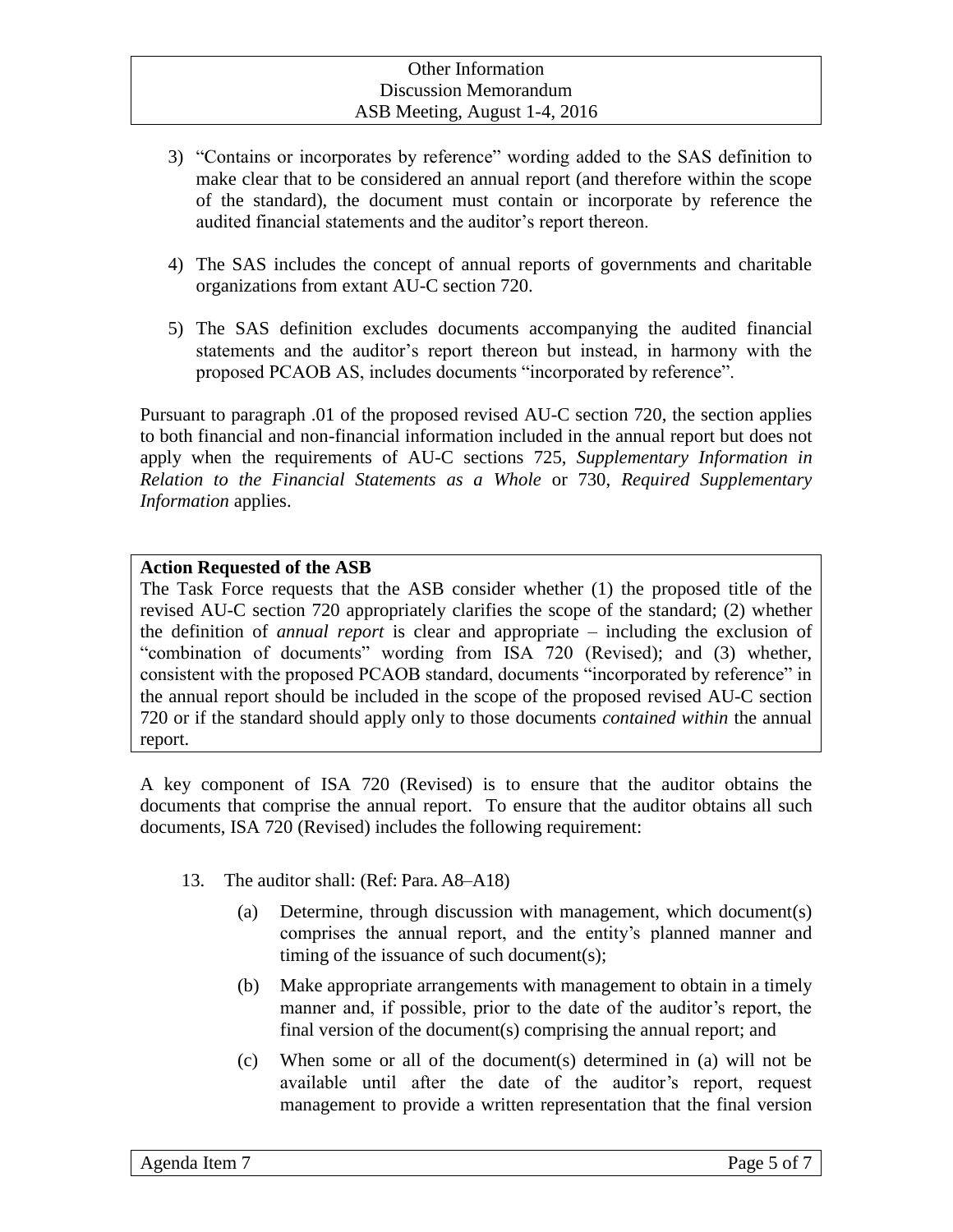of the document(s) will be provided to the auditor when available, and prior to its issuance by the entity, such that the auditor can complete the procedures required by this ISA. (Ref: Para. A19)

However, with the clear definition of annual report included in the proposed revised AU-C section 720, the Task Force does not believe that there is a need for a requirement for the auditor to determine which documents comprise the annual report.

### **Action Requested of the ASB**

The ASB is asked whether it agrees with that the ISA 720 (Revised) requirement to determine, through discussions with management, which documents comprise the annual report should not be included in the revised AU-C section 720.

### Auditor's Objectives

The Task Force determined that the proposed auditor objectives should be consistent with the objectives as stated in the proposed PCAOB standard. The proposed objectives of the revised AU-C section 720 are as follows:

- 10. The objectives of the auditor, having read the other information, are:
	- (a) To consider whether the other information contains (1) a material inconsistency with amounts or information, or the manner of their presentation, in the audited financial statements ("material inconsistency"); (2) a material misstatement of fact; or (3) both and, if so to, respond appropriately;
	- (b) To report in accordance with this SAS.

A significant difference between the proposed objectives of the revised AU-C section 720 and the proposed PCAOB standard is the use of the term "consider" in subparagraph a as opposed to the PCAOB's use of the term "evaluate". The term "consider" is consistent with extant AU-C section 720 and ISA 720 (Revised).

#### **Action Requested of the ASB**

The ASB is asked whether it agrees with the proposed objectives – including whether it believes that the proposed revised AU-C section 720 should include a requirement to report on other information in the auditor's report on the financial statements OR if the ASB reaffirms its position from the May 2015 meeting that the reporting requirements from extant AU-C section 720 should be retained.

#### Consideration of omitted information

ISA 720 (Revised) includes the following definition of *misstatement of the other information* (*emphasis* added by the Task Force):